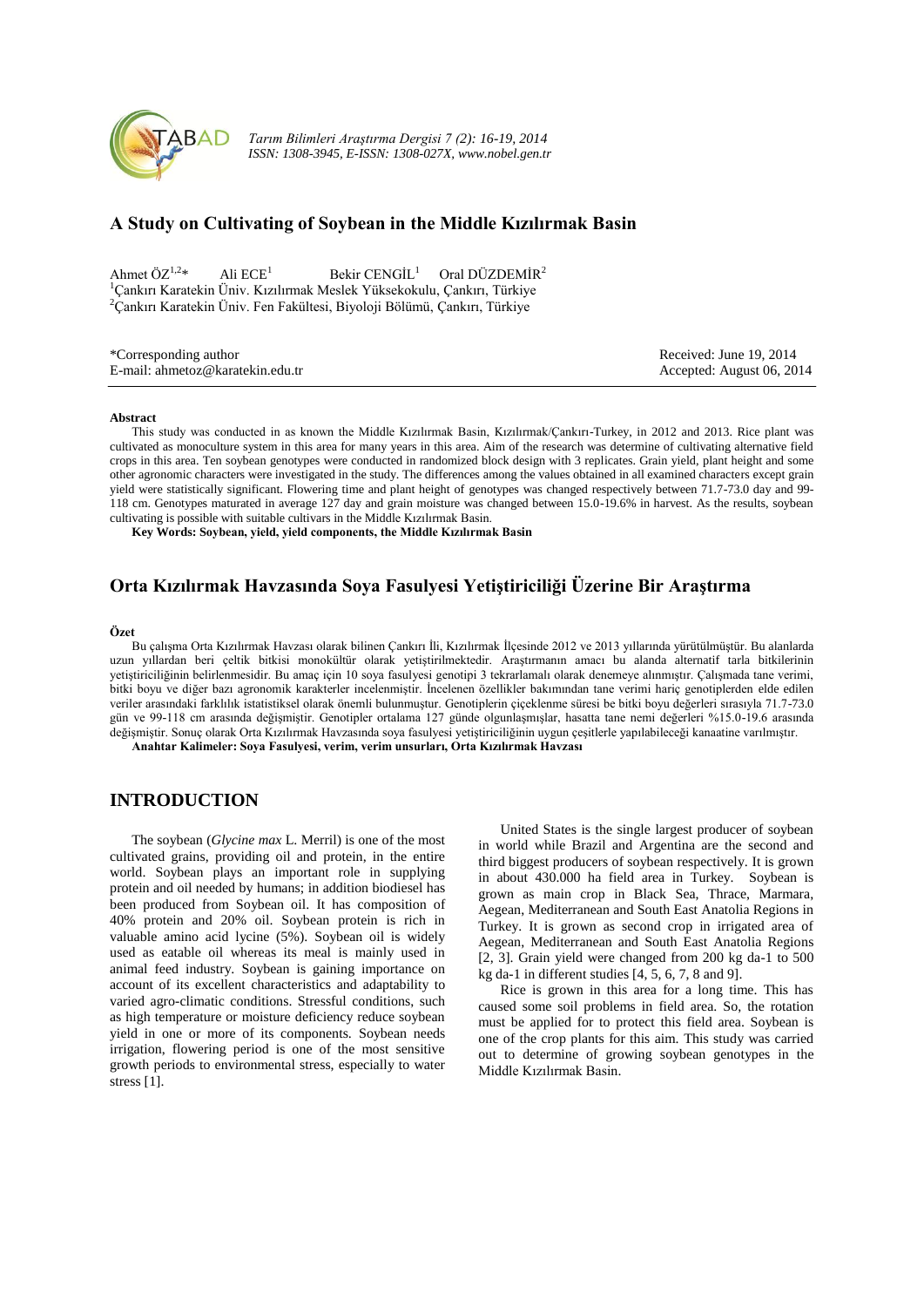## **MATERIALS AND METHOD**

The experiment was carried out at the research field of Çankırı Karatekin University, in Kızılırmak, Çankırı-Turkey (Lat.  $40^{\circ}20'E$ , long.  $33^{\circ}58'N$ , 550 m above sea level), in 2012 and 2013 growing seasons. The Middle Kızılırmak Basin is situated in northern part of Central Anatolia Region These genotypes are A3127, Bravo, Nova, Arısoy, Üstün1, Ataem7, S01-01-02, S01-08-03, S01-08-15 and S01-09-34. These materials obtained from Black Sea Agricultural Research Institute, Samsun-Turkey. Ten soybean genotypes were conducted in randomized block design with 3 replicates the study. The experimental plots included 4 rows, each 5 meters long with spacing 0.6 m between rows and 5 cm within rows. Fertilizer of 3 kg N, and 6 kg P<sub>2</sub>O<sub>5</sub> da<sup>-1</sup> was applied [10]. Bacteria (*Rhizobium*) *japonicum*) were inoculated to soil. The soil in the location was clay and rich for K. Therefore K fertilizer wasn't applied to plots. Grain yield, plant height, flowering time, the first pod height, pod number, harvest grain moisture and maturating time were investigated in the study. Data were taken on grain yield (kg da-1), flowering time (days from planting to 50 % of plants flowering) in all plot. Plant height (cm), first pod height (cm), grain moisture at harvest (%), pod number was estimated from a sample of 10 plants from each plot.

Continental climate condition is predominant in the Middle Kızılırmak Basin. Annual average temperatures are 19.7°C, 17.6°C and 17.3 in research years and average of long-term, respectively. Average rainfall of research years is less than average of long-term. Soil of research area has medium heavy thin, light salt, limy and light sandy character.

All the data were analyzed according to completely randomized design with analysis of variance (ANOVA) procedures. The comparison of the treatment means was made using the Least Significant Difference (LSD) test using the JMP statistics program.

## **FINDINGS AND DISCUSSION**

The statistical analyses of investigated characters of soybean genotypes are given in Table 1. Year was significant for flowering time, plant height, maturating time, grain moisture and first pod height. Genotype was significant for all studied characters except grain yield. Block was not significant for all characters except plant height. Genotype x year interaction was significant (p<0.01) for flowering time and plant height.

### **Flowering time**

Results of flowering time of genotypes are given in Table 2. The differences of flowering time of the soybean genotypes were statistically significant in 2012 and mean data (Table 2). The effect of years on flowering time and genotype x year interaction for grain yield was significant. Based on the means, the flowering time of genotypes ranged from 67.0 to 69.5 day, and averaged 68.5 day. The highest flowering time was obtained from promising hybrids S01-09-34. Cultivar Nova was the earliest flowered. Mean flowering time of genotypes in 2013 were higher than the flowering time in 2012.

Pollination and fertilization is factor to effect number of seed [11]. Generally early flowered plants were maturated at earlier time. Differences of region and climate are effect flowering time all plants. Different researchers were found different result with regard to flowering of soybean genotypes [5, 6, 8, 12]. Our results are higher from results of these researchers because of climate conditions of our studied area.

### **Plant height**

Plant height of the genotypes varied from 75 to 92 cm in 2012, from 110 to 143 cm in 2013 and from 99 to 118 cm as average (Table 2). There were statistically significant differences among genotypes in every year and as average. Year, block, genotype and genotype x year effect for plant height was significant. Based on the means, the cultivars

**Table 1.** Summary of ANOVA for variables examined in soybean genotypes

|                |        | Mean squares |            |              |                   |                    |                    |            |
|----------------|--------|--------------|------------|--------------|-------------------|--------------------|--------------------|------------|
| Source of      | DF     | Grain Yield  | Flowering  | Plant height | First pod         | Grain              | Pod number         | Maturating |
| variation      |        |              | time       |              | height            | moisture           |                    | time       |
| Year $(E)$     |        | 214.7ns      | $912.6***$ | 27778.0**    | $29.4***$         | $29.2*$            | $1.73$ ns          | $1016.8**$ |
| Block (Env)    | ◠<br>∠ | 1173.4ns     | 0.10ns     | 488.1*       | 0.5 <sub>ns</sub> | $7.35$ ns          | $3.1$ ns           | 1.63ns     |
| Genotype $(G)$ | Q      | 7160.1ns     | $33.3**$   | 2391.8**     | 66.9**            | 94.9*              | 824.7**            | $96.3**$   |
| <b>GXE</b>     |        | 20909.7ns    | $39.7**$   | 2087.1**     | 14.5ns            | 17.9 <sub>ns</sub> | 10.4 <sub>ns</sub> | $28.4**$   |
| Error          | 38     | 1281.2       | 0.19       | 49.0         | 0.77              | 4.93               | 1.41               | 0.45       |
| CV(%)          |        | 17.2         | 0.64       | 6.6          | 5.18              | 11.9               | 2.77               | 0.51       |

\*\*, \*: indicates significance at 0.01 and at 0.05 respectively. CV: Coefficient of Variation ns: not significant

**Table 2.** Mean data and statistical groups of soybean genotypes

| Genotypes    |                   | Flowering time (day) |         |          | . .<br>Plant height (cm) |                   |                  | Grain yield $(kg da^{-1})$ |        |  |
|--------------|-------------------|----------------------|---------|----------|--------------------------|-------------------|------------------|----------------------------|--------|--|
|              | 2012              | 2013                 | Mean    | 2012     | 2013                     | Mean              | 2012             | 2013                       | Mean   |  |
| A 3127       | 66.0 a            | 72.3                 | 69.2 a  | $90$ ab  | 124 ce                   | 107 <sub>bc</sub> | $225$ ab         | 169                        | 197    |  |
| Arisov       | 65.0 <sub>b</sub> | 72.7                 | 68.8 b  | 86 с     | 139 ab                   | 113 ab            | 193c             | 220                        | 207    |  |
| ATAEM7       | 63.0d             | 71.7                 | 67.3 d  | $90$ ab  | 137 ac                   | $113$ ab          | 193 c            | 218                        | 205    |  |
| <b>Bravo</b> | 65.0 <sub>b</sub> | 72.7                 | 68.8 h  | 87 c     | 125 <sub>be</sub>        | 106 <sub>bc</sub> | 197 hc           | 187                        | 192    |  |
| <b>Nova</b>  | 61.0e             | 73.0                 | 67.0d   | 75 e     | 126bd                    | 101c              | $200 \text{ ac}$ | 218                        | 209    |  |
| S01-01-02    | 64.0 c            | 72.3                 | 68.2 c  | 85 c     | 115 de                   | 101c              | $191\,c$         | 275                        | 233    |  |
| S01-08-03    | 65.0 <sub>b</sub> | 72.3                 | 68.7 bc | 80d      | $119$ de                 | 99c               | $214$ ac         | 228                        | 221    |  |
| S01-08-15    | 65.0 <sub>b</sub> | 72.3                 | 68.7 bc | 88 bc    | 110 e                    | 99c               | $216$ ac         | 200                        | 208    |  |
| S01-09-34    | 66.0 a            | 73.0                 | 69.5a   | 78 de    | 142 a                    | 110ab             | 227a             | 189                        | 208    |  |
| Üstün1       | 66.0 a            | 71.7                 | 68.8 b  | 92 a     | 143 a                    | 118 a             | 213ac            | 203                        | 208    |  |
| Mean         | 64.6              | 72.4                 | 68.5    | 85       | 128                      | 107               | 207              | 211                        | 209    |  |
| CV(%)        | $12.3**$          | 8.8 <sub>ns</sub>    | $6.4**$ | $2.04**$ | $6.58**$                 | $6.60**$          | $7.94**$         | 11,2ns                     | 17.2ns |  |

Means followed by the same letter in the same column are not significantly different. CV: Coefficient of Variation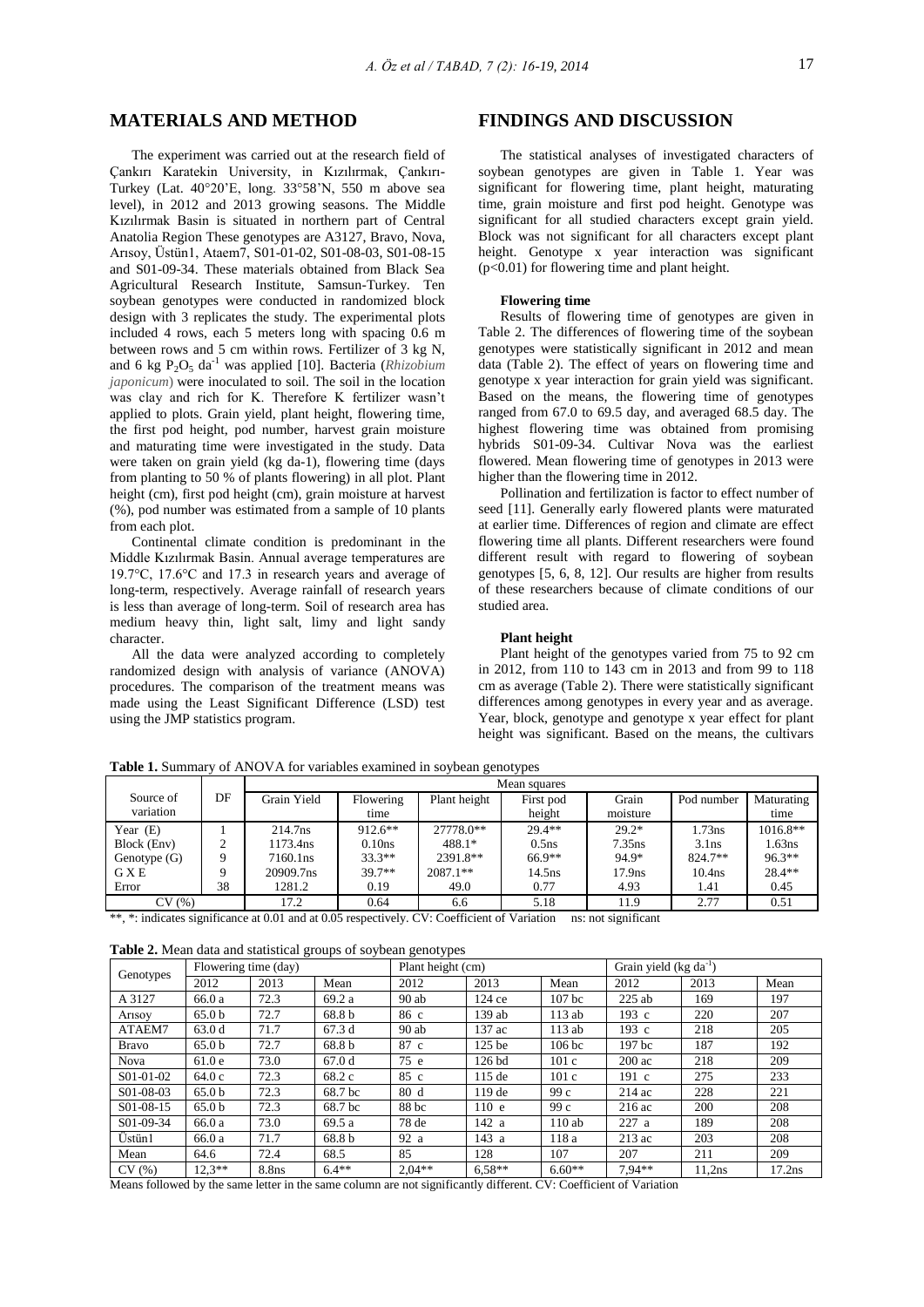Üstün1, Arısoy and Ataem7 have the highest plant height. As average, data of plant height in 2013 was found higher than data of in than 2012. Cause of this can be differences of rain, temperature and relative humidity between studied years.

There are positive and significant relation between grain yield and plant height  $(r=0.30**)$ , between plant height and the first pod height  $(r=0.63**)$ , and between plant height and pod number (r=0.38\*\*) [7]. Karaaslan (2001) stated that grain yield of soybean lines were ranged from 108.7 to 138.8 cm as second crop in Diyarbakır-Turkey [9]. Our findings are similar to results of some researcher [6, 8 and 9].

#### **Grain yield**

The differences of grain yield of the soybean genotypes (6 cultivar and 4 promising genotypes) were statistically significant (p<0.01) in 2012, not significant in 2013 and as average (Table 2). The effect of years on grain yield and genotype x year interaction for grain yield was not significant. Based on the means, the grain yields of genotypes ranged from 192 (cultivar Bravo) to 233 kg da-1 (promising genotype S01-01-02), and averaged 209 kg da-1 .

Tayyar and Gül (2007), stated that there are positive correlation  $(r=0.30**)$  between grain yield and plant height [7]. Karaaslan (2001) stated that grain yield of soybean lines were ranged from 187.1 to 287.1 kg da-1 as second crop in Diyarbakır-Turkey [9]. Our results are lower from results of some researchers [5, 6, 7, 12 13, 14, 15] because of different climate conditions of studied area. Our results are similar to results of some researcher [4, 8, 16].

#### **Number of pod per plant**

Results of number pod per plant of genotypes are given in Table 3. The differences of pod number of the soybean genotypes were statistically significant (p<0.01) in each studied years and as average. Number pod per plant of genotypes ranged from 38.0 to 50.3 and from 38.8 to 49.1 respectively in 2012 and 2013. Based on the means, cultivars Ataem7 and Üstün1 had the highest number of pod per plant.

Soheil Kobraee at al (2011) stated that positive correlation between grain yield and the number of pod per plant ( $r=0.753**$ ). Tayyar and Gül (2007), stated that there are positive correlation  $(r=0.38**)$  between number of pod per plant and plant height [7]. Reported that water deficit at flowering stage has more effect on the yield through affecting the pod number decrease [17]. Our results are different than the results of Karaarslan 2001 and

Anonymous 2008, similar Tuğay and Atikyılmaz 2009, Karasu at al 2002, Arıoğlu at al 2003 and Acar at al 2008. Different materials may be caused by differences.

#### **The first pod height**

It was measured interval from level of soil surface to first pod node as first pod height. Data first pod height of genotypes is given in Table 3. The differences of pod number of the soybean genotypes were statistically significant  $(p<0.01)$  in 2012 and as mean data. Based on the means, the first pod height of genotypes ranged from 14.2 (cultivar Nova) to 18.0 cm (promising genotype S01-08- 03), and averaged 16.8 cm.

It is desirable that high of the first pod height distance for mechanized agriculture. There is positive and significant relation between plant height and the first pod height (r=0.63<sup>\*\*</sup>) [7]. (Tayyar and Gül, 2007). Researchers [4, 6, 7, 8, 9 and 13] found different results. Materials and ecological differences may be caused by differences.

### **Harvest grain moisture**

Grain moisture of the genotypes was measured at harvest time. Data of grain moisture of the genotypes varied from 16.1 to 19.6 % in 2012, from 17.1 to 20.0 % in 2013 and from 15.0 to 19.5 % as average (Table 3). There were statistically significant differences among genotypes in 2013 and as average. Based on the means, all the genotypes except S01-08-15 had been in the same group. As average, data of grain moisture in 2013 was found higher than data of in than 2012. Cause of this can be differences of rain, temperature and relative humidity between studied years. Soybean is a warm season and short-day plant, needs high total temperature [14]. So soybean is cultivating in coastal areas in Turkey. Our results are higher than the results of Anonymous, 2008 [8].

#### **Maturating time**

Results of maturating time of genotypes were given Table 4. The differences of maturating time of the soybean genotypes were statistically significant  $(p<0.01)$  in each studied years and as average. Maturating time of the genotypes ranged from 125.0 to 128.0 and from 133.0 to 137.0 day respectively in 2012 and 2013. Based on the means, cultivar Nova had the earliest maturated. Cultivars A3127, ATAEM7, Bravo, Üstün1 and promising genotype S01-09-34 had the latest maturated. Soybean needs high total temperature. Climate and altitude is effect on maturating of soybean.

**Table 3.** Mean data and statistical groups of soybean genotypes

|              | Number of pod per plant |                   |                   | The first pod height (cm) |        |                   | Harvest grain moisture (%) |                   |                   |
|--------------|-------------------------|-------------------|-------------------|---------------------------|--------|-------------------|----------------------------|-------------------|-------------------|
| Genotypes    | 2012                    | 2013              | Mean              | 2012                      | 2013   | Mean              | 2012                       | 2013              | Mean              |
| A 3127       | 44.7 bc                 | 44.3 bc           | 44.5 c            | 17.3a                     | 17.4   | 17.4 ab           | 17.9                       | 18.7 <sub>b</sub> | 18.3 a            |
| Arisov       | 42.7 cd                 | 43.5c             | 43.1d             | 17.3 a                    | 17.7   | 17.5 ab           | 17,4                       | 19.3 ab           | 18.4 a            |
| ATAEM7       | 49,7 a                  | 49.1a             | 49.4 a            | 17.0ab                    | 18.2   | 17.6 ab           | 18,4                       | 19.6 ab           | 19.0a             |
| <b>Bravo</b> | 45.3 <sub>b</sub>       | 45.5 <sub>b</sub> | 45.4 bc           | 16.0 <sub>bd</sub>        | 17.3   | 16.7 bc           | 18,2                       | 19.6 ab           | 18.9 a            |
| <b>Nova</b>  | 38.0 f                  | 38.8 d            | 38.4f             | $12.3$ e                  | 16.1   | 14.2 d            | 18.9                       | 20.0a             | 19.5a             |
| S01-01-02    | $40.0 \text{ ef}$       | 40.4d             | 40.2 e            | 15.3 d                    | 17.1   | 16.2c             | 19,3                       | 19.6 ab           | 19.4 a            |
| S01-08-03    | $41.7$ de               | 40.3d             | 41.0e             | $17.2$ ab                 | 18.8   | 18.0a             | 18,2                       | 19.4 ab           | 18.8 a            |
| S01-08-15    | 40.3 e                  | 39.4 d            | 39.9 <sub>e</sub> | $16.7$ ac                 | 18.6   | 17.7 ab           | 16,1                       | 17.1c             | 15.0 <sub>b</sub> |
| S01-09-34    | 46.3 <sub>b</sub>       | 45.7 <sub>b</sub> | 46.0 <sub>b</sub> | $16,6$ ac                 | 17.4   | $17.0 \text{ ac}$ | 17,8                       | 19.8 ab           | 18.8 a            |
| Üstün1       | 50.3 a                  | 48.6 a            | 49.5 a            | 15.7 cd                   | 16.7   | 16.2c             | 19.6                       | $19.5$ ab         | 19.6 a            |
| Mean         | 43,9                    | 43.6              | 43.7              | 16,1                      | 17.5   | 16.8              | 17,8                       | 19.3              | 18.6              |
| CV(%)        | $2.91**$                | $2.20**$          | $2.77**$          | $4.33**$                  | 5.34öd | $5.18**$          | $16.9$ öd                  | $3.4**$           | $11.9*$           |

Means followed by the same letter in the same column are not significantly different. CV: Coefficient of Variation